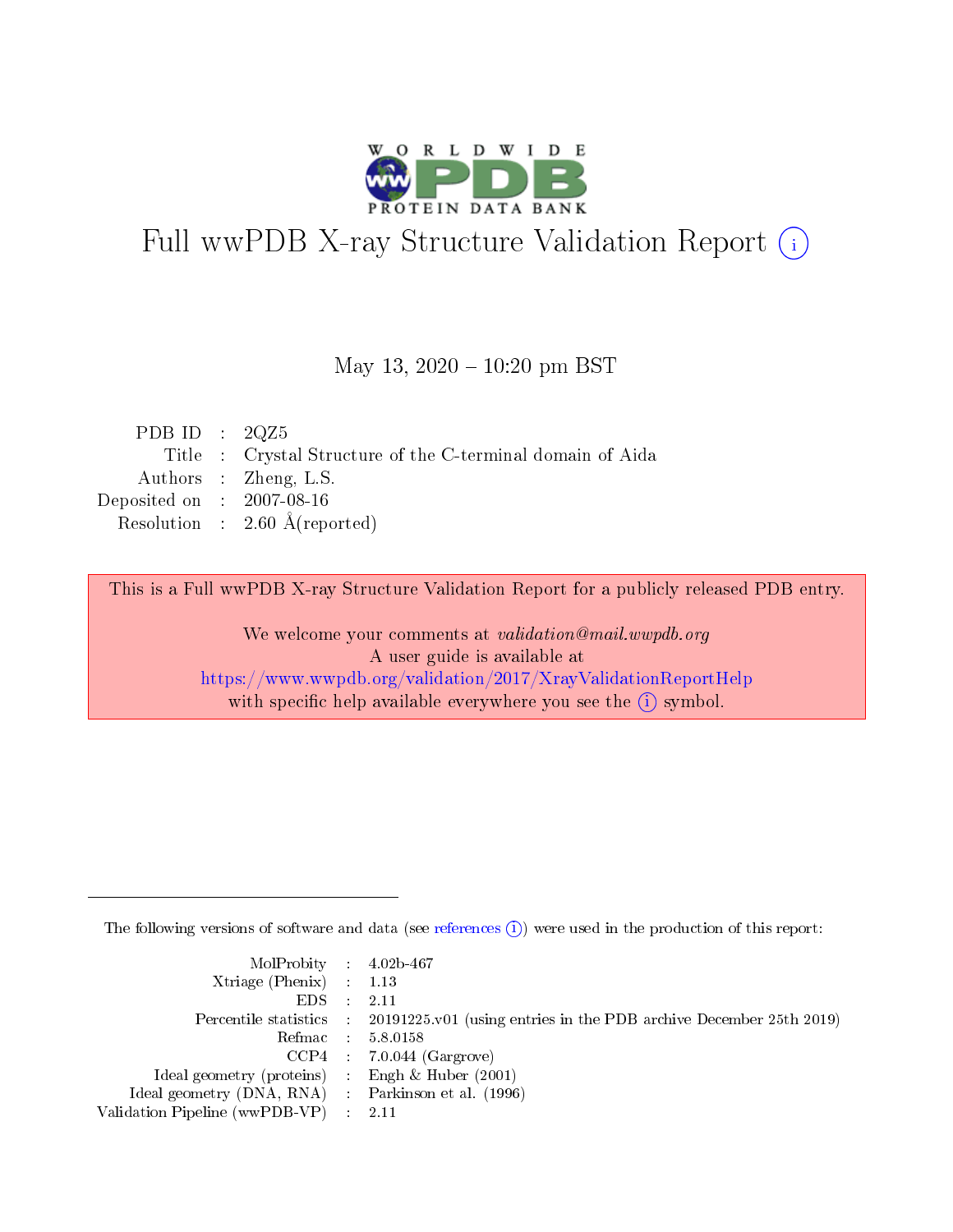# 1 [O](https://www.wwpdb.org/validation/2017/XrayValidationReportHelp#overall_quality)verall quality at a glance  $(i)$

The following experimental techniques were used to determine the structure: X-RAY DIFFRACTION

The reported resolution of this entry is 2.60 Å.

Percentile scores (ranging between 0-100) for global validation metrics of the entry are shown in the following graphic. The table shows the number of entries on which the scores are based.



| Metric                | Whole archive | Similar resolution                                        |
|-----------------------|---------------|-----------------------------------------------------------|
|                       | $(\#Entries)$ | $(\#\text{Entries}, \text{resolution range}(\text{\AA}))$ |
| $\mathcal{R}_{free}$  | 130704        | $3163(2.60-2.60)$                                         |
| Clashscore            | 141614        | $3518(2.60-2.60)$                                         |
| Ramachandran outliers | 138981        | $3455(2.60-2.60)$                                         |
| Sidechain outliers    | 138945        | $3455(2.60-2.60)$                                         |

The table below summarises the geometric issues observed across the polymeric chains and their fit to the electron density. The red, orange, yellow and green segments on the lower bar indicate the fraction of residues that contain outliers for  $>=3, 2, 1$  and 0 types of geometric quality criteria respectively. A grey segment represents the fraction of residues that are not modelled. The numeric value for each fraction is indicated below the corresponding segment, with a dot representing fractions  $\epsilon = 5\%$ 

| Mol | $C$ hain   Length | Quality of chain |     |                 |
|-----|-------------------|------------------|-----|-----------------|
|     | 155               | 64%              | 33% | $\cdot$ $\cdot$ |
|     | 155               | 55%              | 42% | $\cdot\cdot$    |

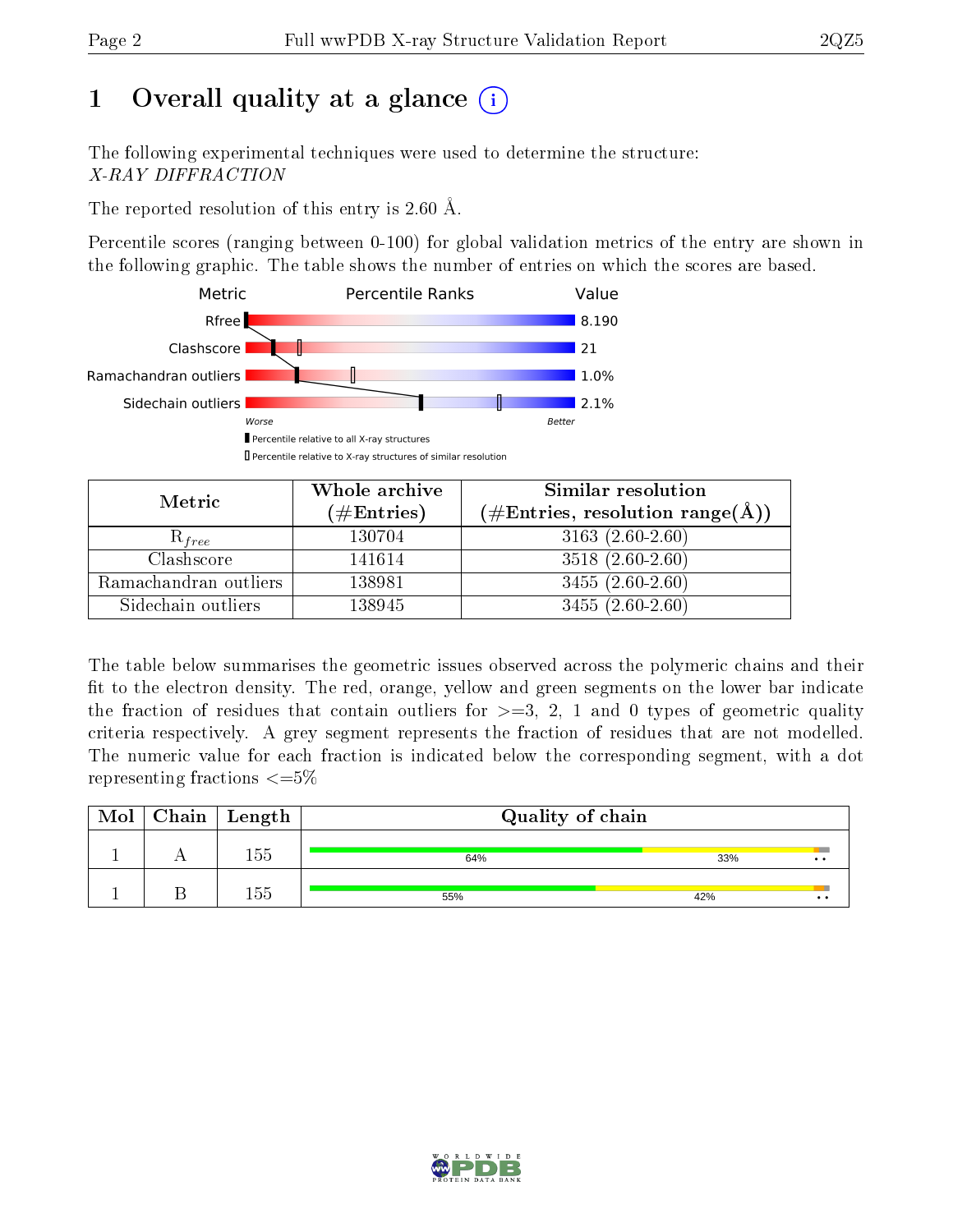# 2 Entry composition (i)

There are 2 unique types of molecules in this entry. The entry contains 2558 atoms, of which 0 are hydrogens and 0 are deuteriums.

In the tables below, the ZeroOcc column contains the number of atoms modelled with zero occupancy, the AltConf column contains the number of residues with at least one atom in alternate conformation and the Trace column contains the number of residues modelled with at most 2 atoms.

Molecule 1 is a protein called Axin interactor, dorsalization associated protein.

| Mol | Chain   Residues | Atoms              |  |               |  |  | $ZeroOcc \mid AltConf \mid Trace \mid$ |  |
|-----|------------------|--------------------|--|---------------|--|--|----------------------------------------|--|
|     | 152              | Total C N          |  |               |  |  |                                        |  |
|     |                  | 1231               |  | 803 206 217 5 |  |  |                                        |  |
|     | 154              | Total C N O        |  |               |  |  |                                        |  |
|     |                  | 1245 813 208 219 5 |  |               |  |  |                                        |  |

There are 2 discrepancies between the modelled and reference sequences:

| Chain | Residue | $\mid$ Modelled $\mid$ | - Actual   | Comment                     | <b>Reference</b>   |
|-------|---------|------------------------|------------|-----------------------------|--------------------|
|       |         | LYS                    | $\rm{ARG}$ | SEE REMARK 999   UNP Q8C4Q6 |                    |
|       |         | - LYS                  | $\rm{ARG}$ | SEE REMARK 999              | $\vert$ UNP Q8C4Q6 |

• Molecule 2 is water.

|  | $Mol$   Chain   Residues | Atoms         | ZeroOcc   AltConf |
|--|--------------------------|---------------|-------------------|
|  | -40.                     | Total O<br>40 |                   |
|  |                          | Total O       |                   |

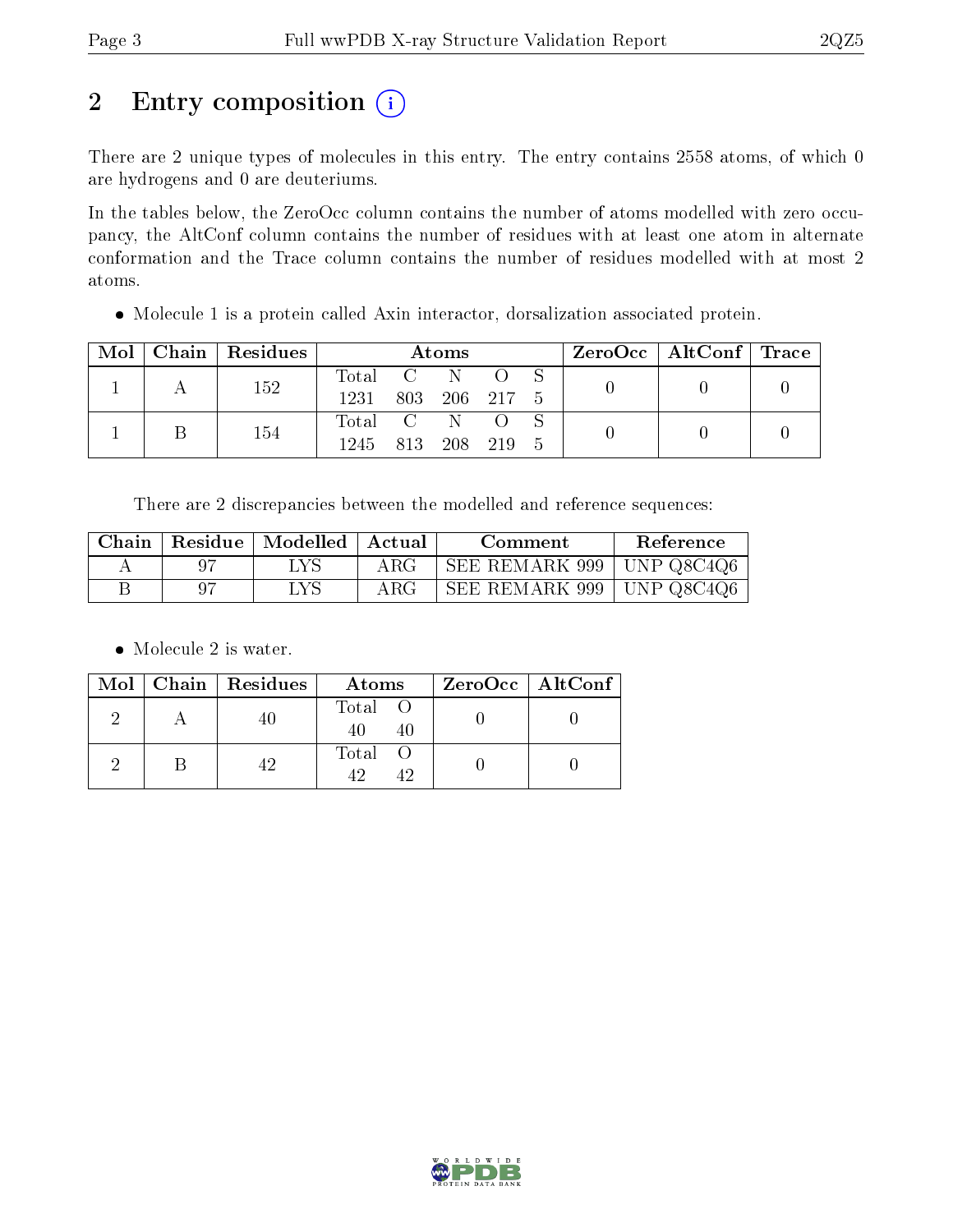# 3 Residue-property plots  $(i)$

These plots are drawn for all protein, RNA and DNA chains in the entry. The first graphic for a chain summarises the proportions of the various outlier classes displayed in the second graphic. The second graphic shows the sequence view annotated by issues in geometry. Residues are colorcoded according to the number of geometric quality criteria for which they contain at least one outlier: green  $= 0$ , yellow  $= 1$ , orange  $= 2$  and red  $= 3$  or more. Stretches of 2 or more consecutive residues without any outlier are shown as a green connector. Residues present in the sample, but not in the model, are shown in grey.

• Molecule 1: Axin interactor, dorsalization associated protein



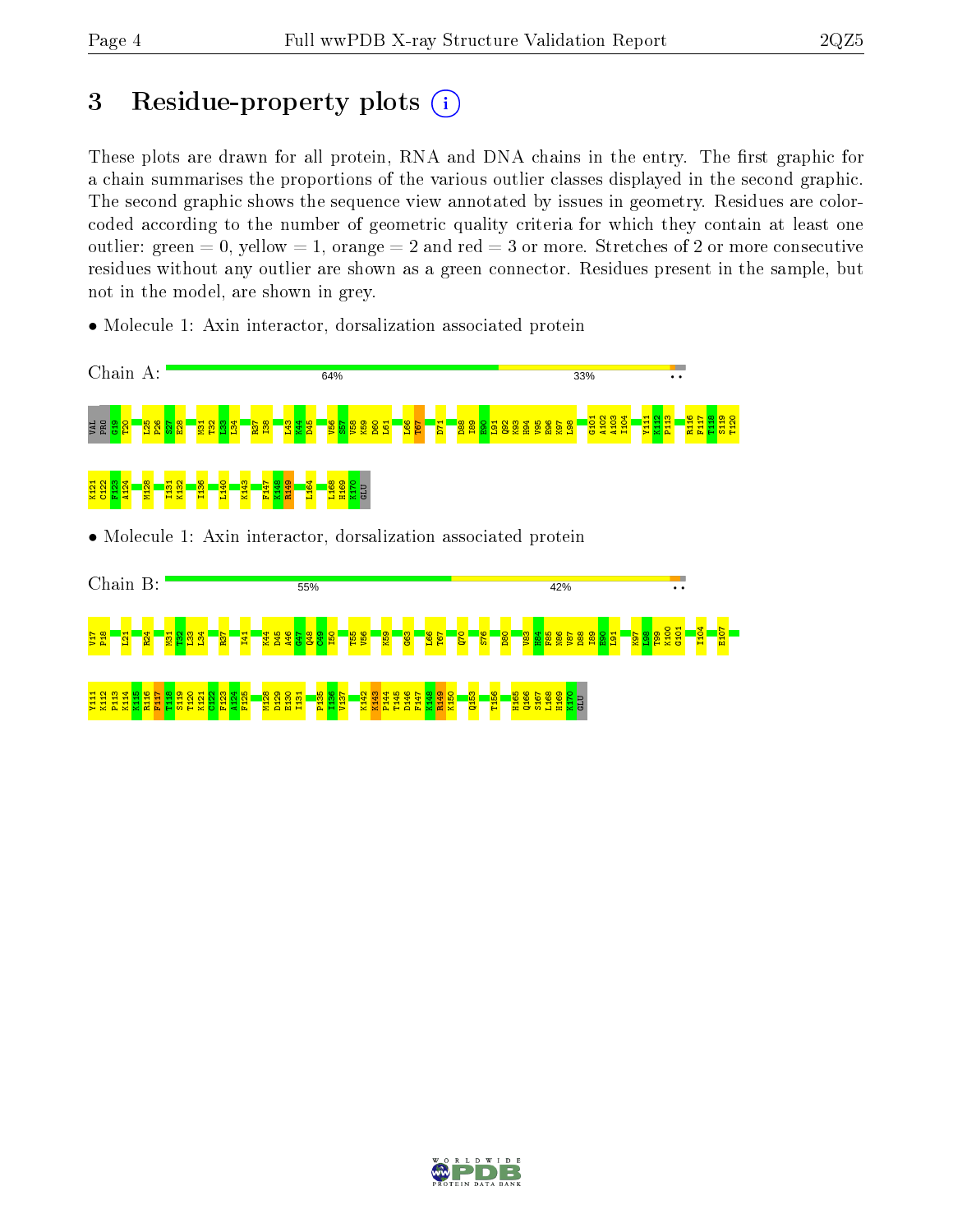# 4 Data and refinement statistics  $(i)$

| Property                                                             | Value                                                    | Source     |
|----------------------------------------------------------------------|----------------------------------------------------------|------------|
| Space group                                                          | P 1 21 1                                                 | Depositor  |
| Cell constants                                                       | $55.73\text{\AA}$<br>$32.71\text{\AA}$<br>86.99Å         |            |
| a, b, c, $\alpha$ , $\beta$ , $\gamma$                               | $100.34^{\circ}$<br>$90.00^\circ$<br>$90.00^\circ$       | Depositor  |
| Resolution $(A)$                                                     | $-2.60$<br>32.17                                         | Depositor  |
|                                                                      | $-1.74$<br>32.18                                         | <b>EDS</b> |
| % Data completeness                                                  | 99.0 (32.17-2.60)                                        | Depositor  |
| (in resolution range)                                                | $73.6$ $(32.18-1.74)$                                    | <b>EDS</b> |
| $R_{merge}$                                                          | 0.10                                                     | Depositor  |
| $\mathrm{R}_{sym}$                                                   | (Not available)                                          | Depositor  |
| $\langle I/\sigma(I) \rangle^{-1}$                                   | $0.25$ (at 1.74Å)                                        | Xtriage    |
| Refinement program                                                   | <b>CNS 1.1</b>                                           | Depositor  |
| $R, R_{free}$                                                        | $\overline{0.225}$ ,<br>0.289                            | Depositor  |
|                                                                      | 0.442<br>8.190<br>$\overline{a}$                         | DCC        |
| $R_{free}$ test set                                                  | 44 reflections $(0.02\%)$                                | wwPDB-VP   |
| Wilson B-factor $(A^2)$                                              | 16.2                                                     | Xtriage    |
| Anisotropy                                                           | 0.519                                                    | Xtriage    |
| Bulk solvent $k_{sol}(e/\mathring{A}^3)$ , $B_{sol}(\mathring{A}^2)$ | $0.34$ , $33.5$                                          | <b>EDS</b> |
| $\overline{L-test for}$ twinning <sup>2</sup>                        | $\langle  L  \rangle = 0.48, \langle L^2 \rangle = 0.30$ | Xtriage    |
| Estimated twinning fraction                                          | $\overline{0.042}$ for h,-k,-h-l                         | Xtriage    |
| $F_o, F_c$ correlation                                               | 0.67                                                     | <b>EDS</b> |
| Total number of atoms                                                | 2558                                                     | wwPDB-VP   |
| Average B, all atoms $(A^2)$                                         | $19.0\,$                                                 | wwPDB-VP   |

Xtriage's analysis on translational NCS is as follows: The largest off-origin peak in the Patterson function is  $7.69\%$  of the height of the origin peak. No significant pseudotranslation is detected.

<sup>&</sup>lt;sup>2</sup>Theoretical values of  $\langle |L| \rangle$ ,  $\langle L^2 \rangle$  for acentric reflections are 0.5, 0.333 respectively for untwinned datasets, and 0.375, 0.2 for perfectly twinned datasets.



<span id="page-4-1"></span><span id="page-4-0"></span><sup>1</sup> Intensities estimated from amplitudes.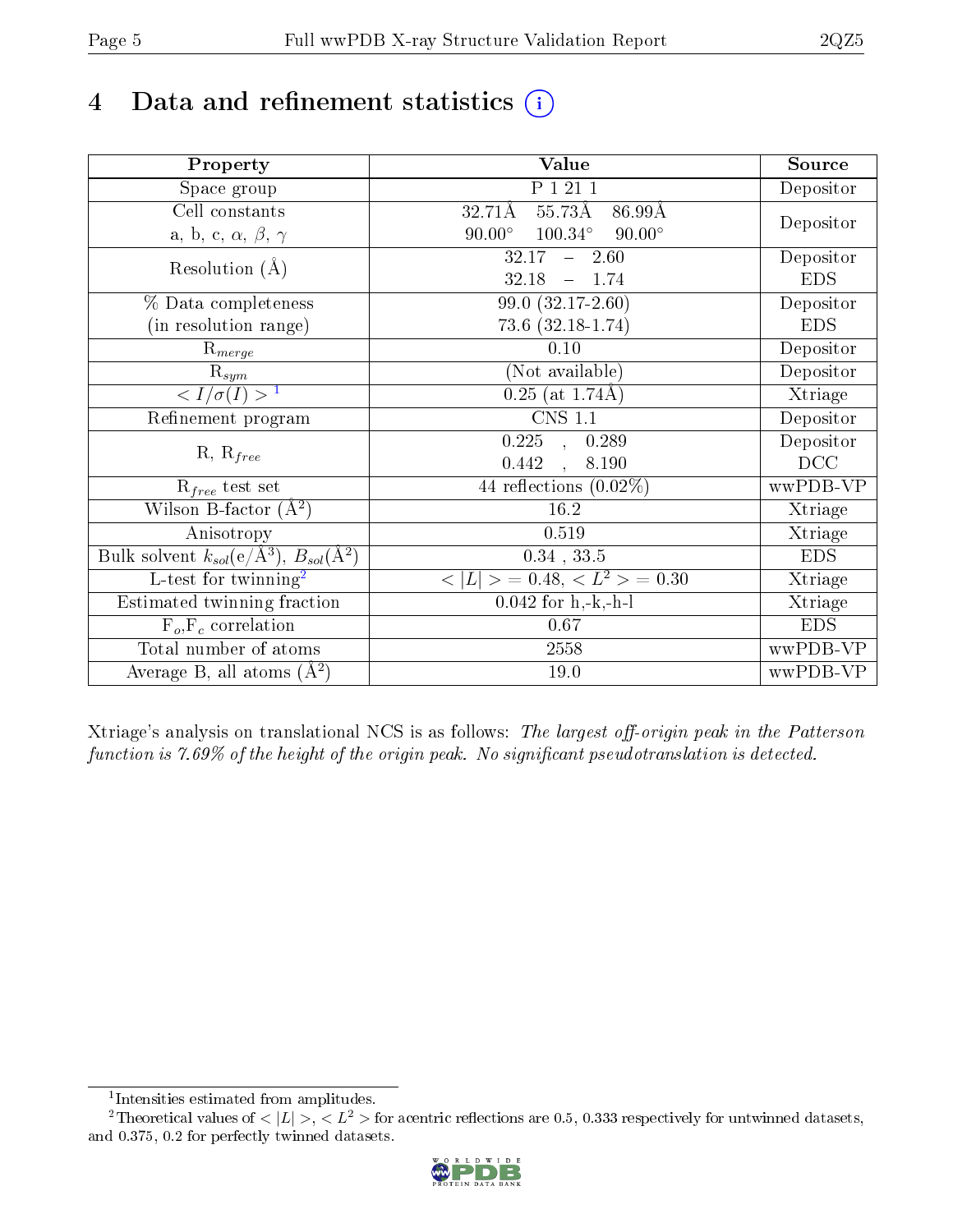# 5 Model quality  $(i)$

# 5.1 Standard geometry  $\overline{()}$

The Z score for a bond length (or angle) is the number of standard deviations the observed value is removed from the expected value. A bond length (or angle) with  $|Z| > 5$  is considered an outlier worth inspection. RMSZ is the root-mean-square of all Z scores of the bond lengths (or angles).

| Mol          | Chain |      | Bond lengths                 | Bond angles |             |
|--------------|-------|------|------------------------------|-------------|-------------|
|              |       | RMSZ | $\vert \# \vert Z \vert > 5$ | RMSZ        | # $ Z  > 5$ |
| $\mathbf{1}$ |       | 0.45 | 0/1260                       | 0.70        | 0/1699      |
|              | В     | 0.45 | 0/1275                       | 0.69        | 0/1721      |
| AH           | Αll   | 0.45 | 0/2535                       | 0.69        | 0/3420      |

There are no bond length outliers.

There are no bond angle outliers.

There are no chirality outliers.

There are no planarity outliers.

## $5.2$  Too-close contacts  $(i)$

In the following table, the Non-H and H(model) columns list the number of non-hydrogen atoms and hydrogen atoms in the chain respectively. The H(added) column lists the number of hydrogen atoms added and optimized by MolProbity. The Clashes column lists the number of clashes within the asymmetric unit, whereas Symm-Clashes lists symmetry related clashes.

|  |      |      |     | Mol   Chain   Non-H   H(model)   H(added)   Clashes   Symm-Clashes |
|--|------|------|-----|--------------------------------------------------------------------|
|  | 1231 | 1289 |     |                                                                    |
|  | 1245 | 1305 | -56 |                                                                    |
|  |      |      |     |                                                                    |
|  |      |      |     |                                                                    |
|  | 2558 | 2594 | 106 |                                                                    |

The all-atom clashscore is defined as the number of clashes found per 1000 atoms (including hydrogen atoms). The all-atom clashscore for this structure is 21.

All (106) close contacts within the same asymmetric unit are listed below, sorted by their clash magnitude.

| Atom-2                                                    |                                          | Interatomic    | $\cap$ lash |
|-----------------------------------------------------------|------------------------------------------|----------------|-------------|
| Atom-1                                                    |                                          | distance $(A)$ | overlap (A) |
| $1 \cdot B \cdot 17 \cdot VA$ $1 \cdot C$ $\overline{G1}$ | $1 \cdot B \cdot 18 \cdot PRO \cdot HD2$ | .88            | .03         |

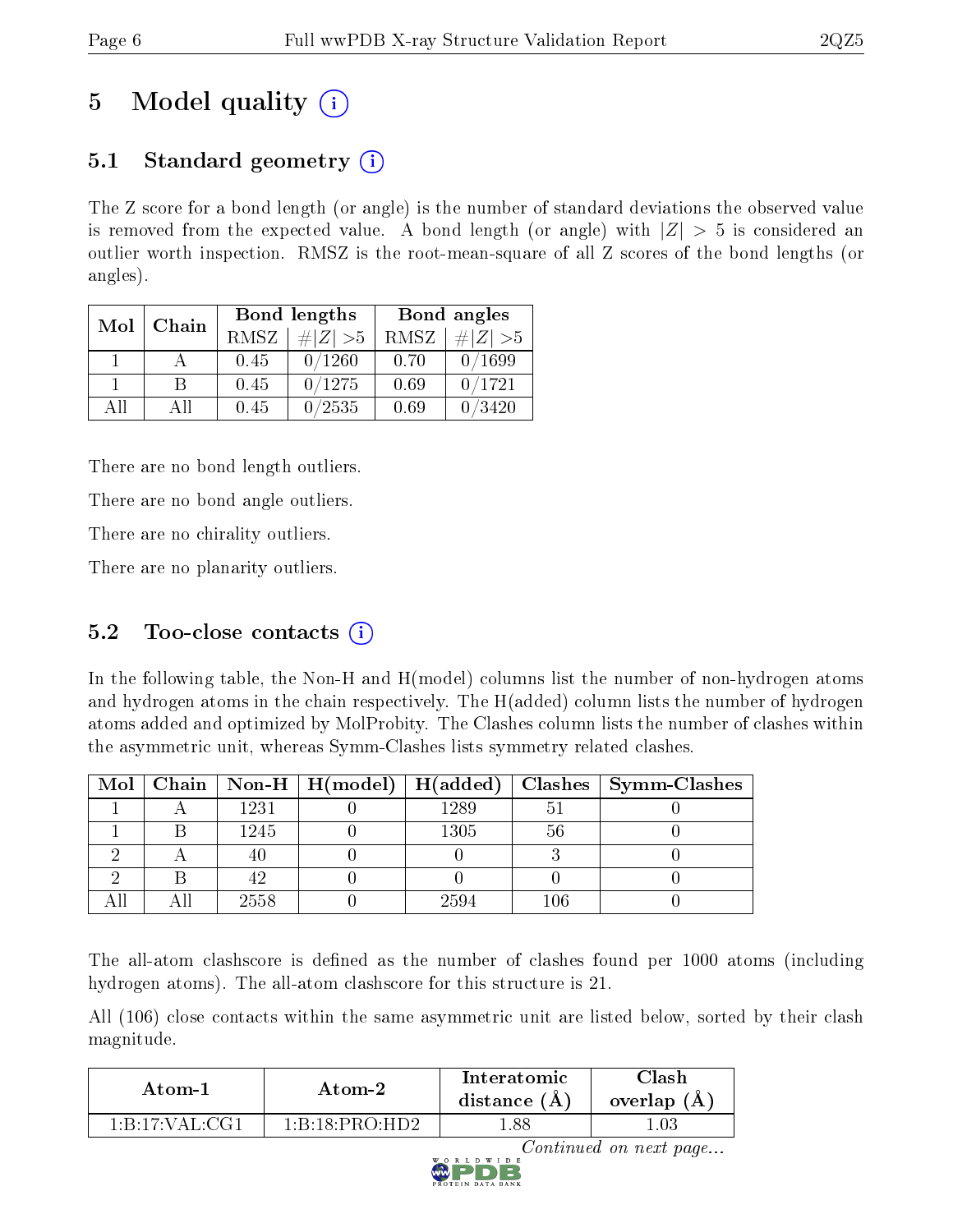| Commuca from previous page           |                     | Interatomic       | Clash         |
|--------------------------------------|---------------------|-------------------|---------------|
| Atom-1                               | Atom-2              | distance $(A)$    | overlap $(A)$ |
| 1:B:17:VAL:HG13                      | 1:B:18:PRO:HD2      | 1.43              | 0.97          |
| 1: A:56: VAL:HG21                    | 1:A:89:ILE:HD13     | 1.47              | 0.93          |
| 1: A:34: LEU:HD23                    | 1: A:91: LEU: HD22  | 1.53              | 0.88          |
| 1:B:120:THR:O                        | 1:B:143:LYS:HG2     | 1.81              | 0.79          |
| 1: A:26: PRO:HB3                     | 1:B:76:SER:HB3      | 1.65              | 0.79          |
| 1: A:61:LEU:HG                       | 1: A:101: GLY:HA3   | 1.63              | 0.77          |
| 1:B:31:MET:HE1                       | 1: B:97: LYS: CE    | 2.16              | 0.76          |
| $1:A:128:MET:\overline{\mathrm{CE}}$ | 1: A: 128: MET: HA  | 2.17              | 0.75          |
| 1: A:128: MET:HE2                    | 1: A: 128: MET: HA  | 1.69              | 0.74          |
| 1: B: 17: VAL: CG1                   | 1:B:18:PRO:CD       | 2.67              | 0.72          |
| 1: A:56: VAL:HG21                    | 1: A:89: ILE: CD1   | 2.19              | 0.71          |
| 1:B:34:LEU:HD23                      | 1:B:91:LEU:HD22     | 1.71              | 0.71          |
| 1:B:17:VAL:HG12                      | 1:B:18:PRO:CD       | 2.21              | 0.71          |
| 1:B:31:MET:HE1                       | 1:B:97:LYS:HE3      | 1.74              | 0.69          |
| 1: A:58:VAL:HB                       | 1: A:67:THR:HG23    | 1.77              | 0.67          |
| 1:B:112:LYS:HE3                      | 1:Bi:119:SER:OG     | 1.97              | 0.65          |
| 1:B:17:VAL:HG12                      | 1:B:18:PRO:HD2      | $\overline{1}.72$ | 0.64          |
| 1:A:28:GLU:HB3                       | 1: A:31: MET:HG3    | 1.80              | 0.62          |
| 1:A:37:ARG:HD3                       | 1:A:88:ASP:OD1      | 1.99              | 0.62          |
| 1:B:41:ILE:HG22                      | 1:B:83:VAL:HG13     | 1.81              | 0.61          |
| 1:B:37:ARG:HD2                       | 1:B:88:ASP:OD1      | $\overline{2.0}1$ | 0.61          |
| 1: A:128: MET:HE2                    | 1:A:131:ILE:HD12    | 1.82              | 0.61          |
| 1:B:131:ILE:HA                       | 1:B:166:GLN:HE22    | 1.65              | 0.60          |
| 1:B:135:PRO:HA                       | 1:B:165:HIS:HA      | 1.83              | 0.60          |
| 1: A:25:LEU:HD11                     | 1: A:92: GLN:C      | 2.23              | 0.58          |
| 1:B:46:ALA:HB3                       | 1:B:80:ASP:O        | 2.03              | 0.58          |
| 1:B:59:LYS:HD3                       | 1: B:63: GLY:O      | 2.04              | 0.57          |
| 1: A:98: LEU: HD13                   | 1: A: 128: MET: HE1 | 1.86              | 0.57          |
| $1:A:117:PHE:\overline{\text{CE2}}$  | 1: A:119: SER: HB3  | 2.40              | 0.57          |
| 1: A:59: LYS: HE3                    | 1:A:147:PHE:CD1     | 2.38              | 0.57          |
| $1:\overline{A:59:LYS:HE3}$          | 1: A:147:PHE:CG     | 2.39              | 0.57          |
| 1:B:50:ILE: HD12                     | 1:B:50:ILE:N        | 2.20              | 0.56          |
| 1: A:25:LEU:HD11                     | 1: A:93: LYS:N      | 2.20              | 0.56          |
| 1:B:59:LYS:HD2                       | 1:B:147:PHE:CD1     | 2.41              | 0.56          |
| 1:B:56:VAL:HG11                      | 1:B:89:ILE:HD12     | 1.87              | 0.56          |
| 1:B:153:GLN:NE2                      | 1:B:153:GLN:HA      | 2.20              | 0.56          |
| 1:B:85:PHE:HB3                       | 1:B:87:VAL:HG12     | 1.88              | 0.56          |
| 1:B:111:TYR:O                        | 1:B:113:PRO:HD3     | 2.08              | 0.54          |
| 1:B:41:ILE:CG2                       | 1:B:83:VAL:HG13     | 2.37              | 0.54          |
| 1:A:121:LYS:HG2                      | 1: A: 122: CYS: SG  | 2.48              | 0.54          |
| 1: A:98: LEU: HD13                   | 1: A: 128: MET: SD  | 2.48              | 0.53          |

Continued from previous page.

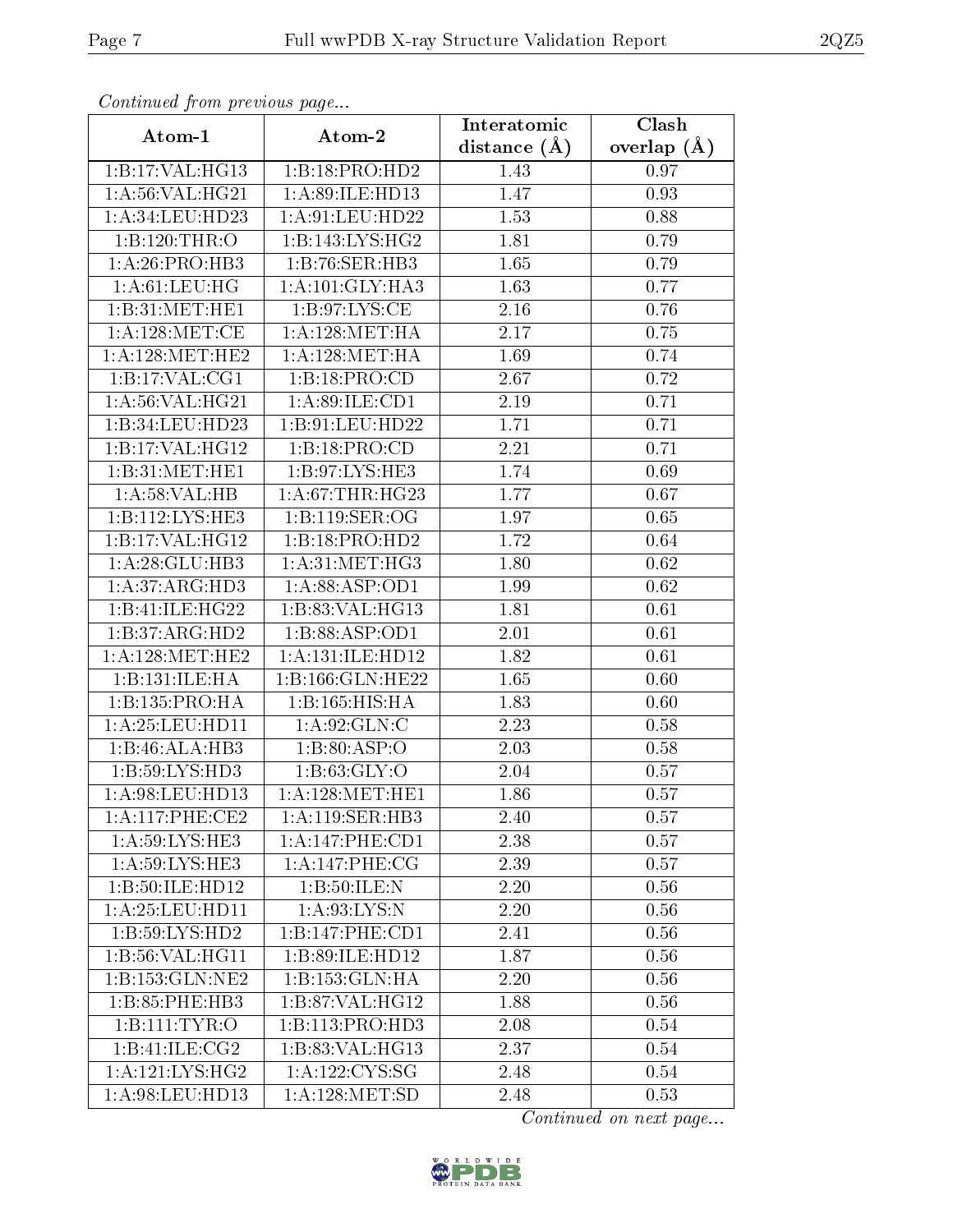| Continuea from previous page<br>Clash<br>Interatomic |                      |                |               |  |  |
|------------------------------------------------------|----------------------|----------------|---------------|--|--|
| Atom-1                                               | Atom-2               | distance $(A)$ | overlap $(A)$ |  |  |
| 1:B:137:VAL:O                                        | 1:B:137:VAL:HG23     | 2.09           | 0.53          |  |  |
| 1:B:153:GLN:HA                                       | 1:B:153:GLN:HE21     | 1.74           | 0.53          |  |  |
| 1:B:56:VAL:HG21                                      | 1:B:89:ILE:HD13      | 1.91           | 0.53          |  |  |
| 1:A:38:ILE:HD11                                      | 1: A:89: ILE: CD1    | 2.39           | 0.52          |  |  |
| 1: B:66: LEU:O                                       | 1:B:67:THR:CG2       | 2.58           | 0.52          |  |  |
| 1: A:128:MET:HE2                                     | 1:A:131:ILE:CD1      | 2.40           | 0.51          |  |  |
| 1:B:128:MET:C                                        | 1:B:130:GLU:H        | 2.14           | 0.51          |  |  |
| 1:B:21:LEU:HD23                                      | 1:B:70:GLN:HB3       | 1.91           | 0.51          |  |  |
| 1:A:116:ARG:HH11                                     | 1: A:116: ARG: HG2   | 1.76           | 0.50          |  |  |
| 1:Bi:114:LYS:O                                       | 1:B:116:ARG:HG3      | 2.12           | 0.50          |  |  |
| 1: B:66:LEU:O                                        | 1:B:67:THR:HG22      | 2.13           | 0.49          |  |  |
| $1: A: 43: \text{LEU}: \text{HA}$                    | 2:A:198:HOH:O        | 2.12           | 0.48          |  |  |
| 1:A:168:LEU:N                                        | 1:A:168:LEU:HD12     | 2.29           | 0.48          |  |  |
| 1: A:94: HIS:O                                       | 1:A:97:LYS:HB2       | 2.14           | 0.48          |  |  |
| 1:B:56:VAL:HG11                                      | 1:B:89:ILE:CD1       | 2.44           | 0.48          |  |  |
| 1: A: 111: TYR: O                                    | 1:A:113:PRO:HD3      | 2.14           | 0.48          |  |  |
| 1: A:58: VAL:HB                                      | 1: A:67:THR:CG2      | 2.43           | 0.47          |  |  |
| 1:B:101:GLY:O                                        | 1:B:149:ARG:NH2      | 2.31           | 0.47          |  |  |
| 1: A:59: LYS:O                                       | 1:A:102:ALA:HA       | 2.14           | 0.47          |  |  |
| 1: A:95: VAL:C                                       | 1: A:97: LYS:H       | 2.17           | 0.47          |  |  |
| 1:A:103:ALA:HB2                                      | 1:A:149:ARG:CZ       | 2.45           | 0.47          |  |  |
| 1:B:104:ILE:O                                        | 1:B:125:PHE:HA       | 2.15           | 0.47          |  |  |
| 1:A:140:LEU:HD12                                     | 2:A:183:HOH:O        | 2.14           | 0.46          |  |  |
| 1: A:91: LEU: HD21                                   | 1: A: 104: ILE: HD11 | 1.97           | 0.46          |  |  |
| 1:A:38:ILE:HD11                                      | 1:A:89:ILE:HD11      | 1.97           | 0.46          |  |  |
| 1: A:98: LEU: HD13                                   | 1: A:128:MET:CE      | 2.46           | 0.46          |  |  |
| 1: A:38: ILE: CD1                                    | 1:A:89:ILE:HD11      | 2.46           | 0.46          |  |  |
| 1:B:45:ASP:OD1                                       | $1:$ B:121:LYS:HE2   | 2.16           | 0.46          |  |  |
| $1:B:24:A\overline{RG:HD3}$                          | 1:B:33:LEU:HD13      | 1.98           | 0.45          |  |  |
| 1:A:20:THR:OG1                                       | 1:A:71:ASP:N         | 2.49           | 0.45          |  |  |
| 1: B:66:LEU:C                                        | 1:B:67:THR:HG23      | 2.38           | 0.44          |  |  |
| 1:B:66:LEU:HDI1                                      | 1:B:99:THR:OG1       | 2.16           | 0.44          |  |  |
| 1:B:37:ARG:NH2                                       | 1:B:86:ASN:HB3       | 2.32           | 0.44          |  |  |
| 1: A:28: GLU:HG3                                     | 2:A:209:HOH:O        | 2.18           | 0.44          |  |  |
| 1:B:31:MET:HE1                                       | 1: B:97: LYS:CD      | 2.47           | 0.44          |  |  |
| 1:B:146:ASP:OD2                                      | 1:B:150:LYS:N        | 2.35           | 0.44          |  |  |
| 1:B:123:PHE:CG                                       | 1:B:145:THR:HG23     | 2.53           | 0.43          |  |  |
| 1:B:112:LYS:HD2                                      | 1:B:117:PHE:HE2      | 1.82           | 0.43          |  |  |
| 1:B:41:ILE:CG2                                       | 1: B:83: VAL:CG1     | 2.97           | 0.43          |  |  |
| 1: A:116: ARG: NH1                                   | 1: A:116: ARG: HG2   | 2.32           | 0.43          |  |  |
| 1: A:38: ILE: HA                                     | 1: A: 164: LEU: CD2  | 2.49           | 0.43          |  |  |

Continued from previous page.

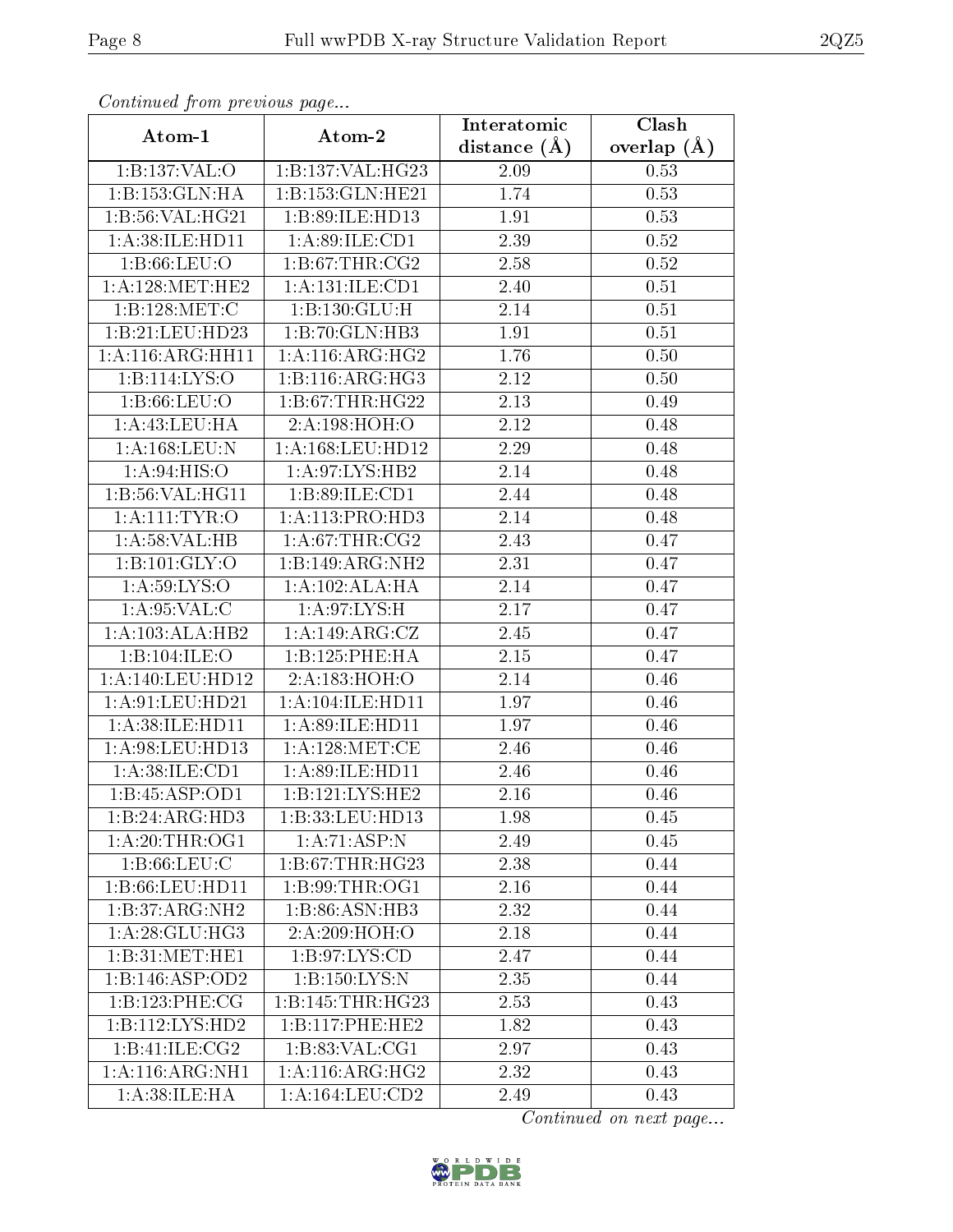|                  |                      | Interatomic    | Clash         |
|------------------|----------------------|----------------|---------------|
| Atom-1           | Atom-2               | distance $(A)$ | overlap $(A)$ |
| 1: A:91: LEU: HA | 1: A:91: LEU: HD12   | 1.74           | 0.43          |
| 1: A:67:THR:OG1  | 1:A:92:GLN:HB2       | 2.18           | 0.43          |
| 1: A:128:MET:CE  | 1: A:128:MET:CA      | 2.94           | 0.43          |
| 1:A:32:THR:HA    | 1: A: 169: HIS: O    | 2.20           | 0.42          |
| 1:A:45:ASP:OD2   | 1: A: 121: LYS: NZ   | 2.53           | 0.42          |
| 1:B:117:PHE:C    | 1:B:117:PHE:CD2      | 2.93           | 0.42          |
| 1:B:153:GLN:CA   | 1:B:153:GLN:HE21     | 2.30           | 0.42          |
| 1:B:44:LYS:HE3   | 1:B:156:THR:OG1      | 2.19           | 0.42          |
| 1: A:60: ASP:HB3 | 1: A:66:LEU:HD21     | 2.02           | 0.42          |
| 1: A:136: ILE: O | 1: A: 136: ILE: HG23 | 2.20           | 0.42          |
| 1:B:33:LEU:HB2   | 1:B:169:HIS:HD2      | 1.84           | 0.42          |
| 1:B:123:PHE:HE1  | 1:B:142:LYS:O        | 2.03           | 0.41          |
| 1:A:124:ALA:HB2  | 1:A:140:LEU:HD23     | 2.03           | 0.41          |
| 1:B:117:PHE:C    | 1:B:117:PHE:HD2      | 2.23           | 0.41          |
| 1: B:66:LEU:C    | 1: B:67:THR:CG2      | 2.88           | 0.41          |
| 1:B:143:LYS:HA   | 1:B:144:PRO:C        | 2.41           | 0.41          |
| 1: A:38: ILE: HA | 1:A:164:LEU:HD23     | 2.01           | 0.41          |
| 1: A:120:THR:O   | 1: A:143: LYS: HD3   | 2.21           | 0.41          |
| 1:A:38:ILE:CD1   | 1:A:89:ILE:CD1       | 2.99           | 0.41          |
| 1:B:167:SER:C    | 1:B:168:LEU:HD12     | 2.42           | 0.40          |
| 1:B:48:GLN:O     | 1:B:50:ILE:HD12      | 2.22           | 0.40          |
| 1:B:55:THR:HB    | 1:B:107:GLU:HB2      | 2.02           | 0.40          |
| 1:A:102:ALA:HB3  | 1: A: 128: MET: SD   | 2.62           | 0.40          |

Continued from previous page...

There are no symmetry-related clashes.

### 5.3 Torsion angles  $(i)$

#### 5.3.1 Protein backbone (i)

In the following table, the Percentiles column shows the percent Ramachandran outliers of the chain as a percentile score with respect to all X-ray entries followed by that with respect to entries of similar resolution.

The Analysed column shows the number of residues for which the backbone conformation was analysed, and the total number of residues.

| $\text{Mol}$ | ∣ Chain | Analysed                      |         |          | Favoured   Allowed   Outliers   Percentiles |
|--------------|---------|-------------------------------|---------|----------|---------------------------------------------|
|              |         | $150/155$ (97\%)   140 (93\%) | 9(6%)   | $1(1\%)$ | <b>22</b><br>43                             |
|              |         | $152/155$ (98\%)   136 (90\%) | 14 (9%) | $2(1\%)$ | 12 <br>$\parallel$ 24                       |

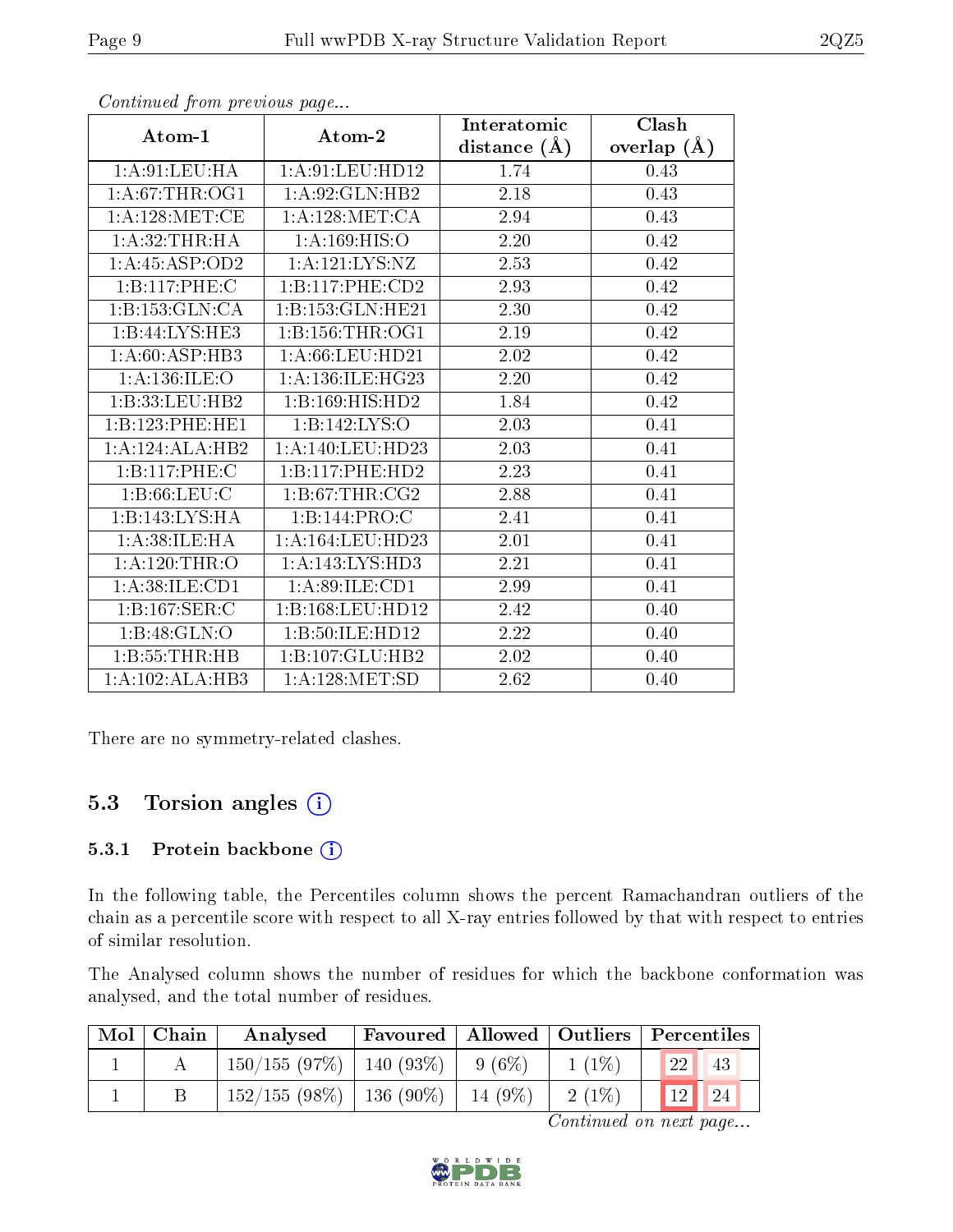Continued from previous page...

|     | Mol Chain | Analysed                                                                      |  | Favoured   Allowed   Outliers   Percentiles |
|-----|-----------|-------------------------------------------------------------------------------|--|---------------------------------------------|
| All |           | $^+$ 302/310 (97%) $\mid$ 276 (91%) $\mid$ 23 (8%) $\mid$ 3 (1%) $\mid$ 15 32 |  |                                             |

All (3) Ramachandran outliers are listed below:

| Mol | Chain | Res | Type       |
|-----|-------|-----|------------|
|     |       | 96  | <b>GLU</b> |
|     |       | 129 | . SP       |
|     |       |     | . v s      |

#### 5.3.2 Protein sidechains  $(i)$

In the following table, the Percentiles column shows the percent sidechain outliers of the chain as a percentile score with respect to all X-ray entries followed by that with respect to entries of similar resolution.

The Analysed column shows the number of residues for which the sidechain conformation was analysed, and the total number of residues.

| Mol | Chain | Analysed         | Rotameric    | $\mid$ Outliers | Percentiles |
|-----|-------|------------------|--------------|-----------------|-------------|
|     |       | 139/143(97%)     | 136 $(98\%)$ | $3(2\%)$        | 76<br>52    |
|     |       | $141/143$ (99\%) | 138 (98%)    | $3(2\%)$        | 77<br>53    |
| All | All   | $280/286(98\%)$  | 274 (98\%)   | 6 $(2%)$        | 77<br>53    |

All (6) residues with a non-rotameric sidechain are listed below:

| Mol | Chain | Res | <b>Type</b> |
|-----|-------|-----|-------------|
|     |       | 67  | THR         |
|     |       | 132 | <b>LYS</b>  |
|     |       | 149 | $\rm{ARG}$  |
|     | R     | 117 | <b>PHE</b>  |
|     |       | 143 | <b>LYS</b>  |
|     |       | 149 | ARG         |

Some sidechains can be flipped to improve hydrogen bonding and reduce clashes. All (5) such sidechains are listed below:

| Mol | Chain | Res | <b>Type</b> |
|-----|-------|-----|-------------|
|     |       | 62  | <b>ASN</b>  |
|     |       | 163 | <b>HIS</b>  |
|     |       | 62  | <b>ASN</b>  |
|     |       | 153 | GL N        |

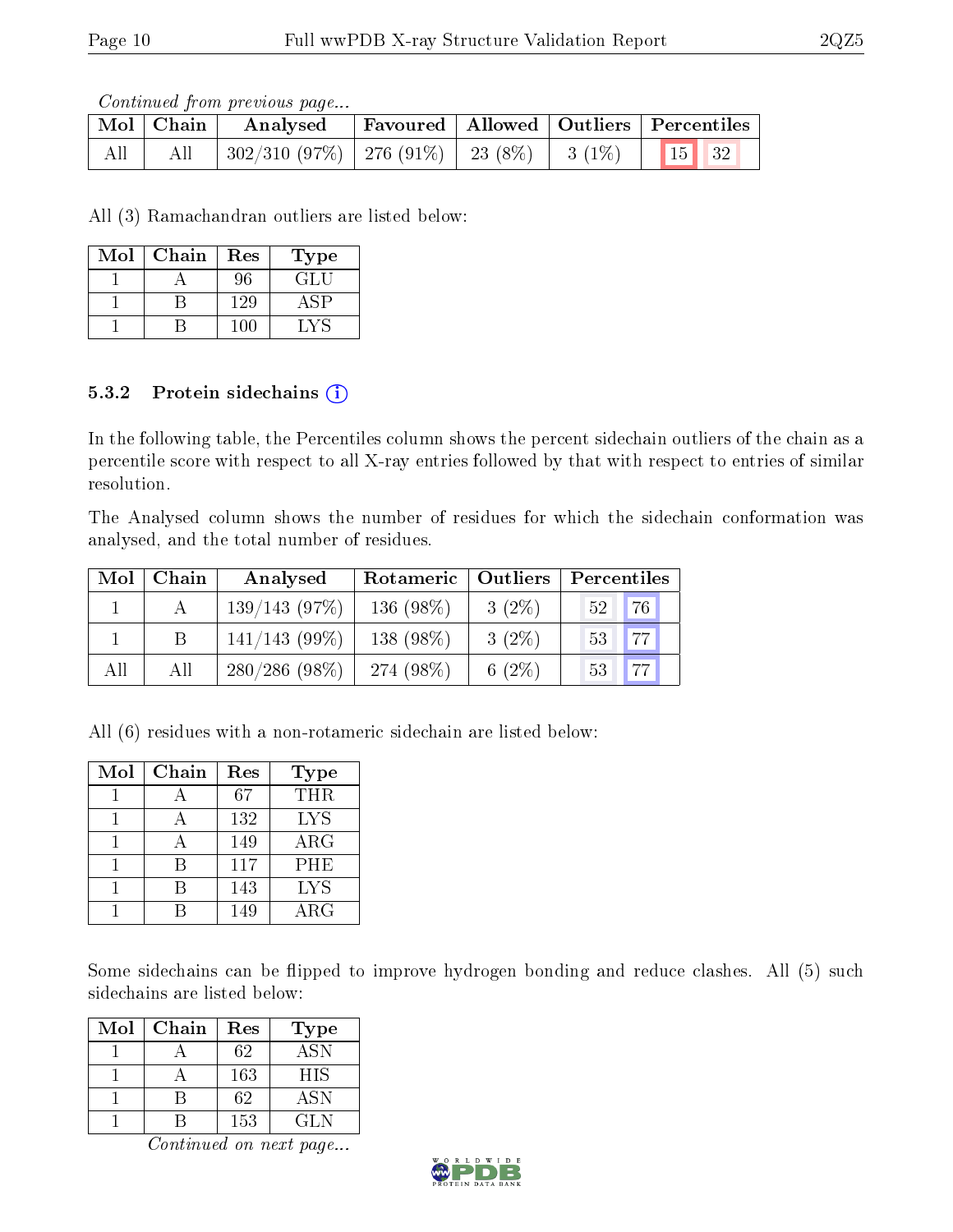Continued from previous page...

| Mol | Chain | $\mathbf{Res}$ | ype |
|-----|-------|----------------|-----|
|     |       |                |     |

#### 5.3.3 RNA [O](https://www.wwpdb.org/validation/2017/XrayValidationReportHelp#rna)i

There are no RNA molecules in this entry.

### 5.4 Non-standard residues in protein, DNA, RNA chains (i)

There are no non-standard protein/DNA/RNA residues in this entry.

#### 5.5 Carbohydrates  $(i)$

There are no carbohydrates in this entry.

## 5.6 Ligand geometry (i)

There are no ligands in this entry.

### 5.7 [O](https://www.wwpdb.org/validation/2017/XrayValidationReportHelp#nonstandard_residues_and_ligands)ther polymers (i)

There are no such residues in this entry.

### 5.8 Polymer linkage issues  $(i)$

There are no chain breaks in this entry.